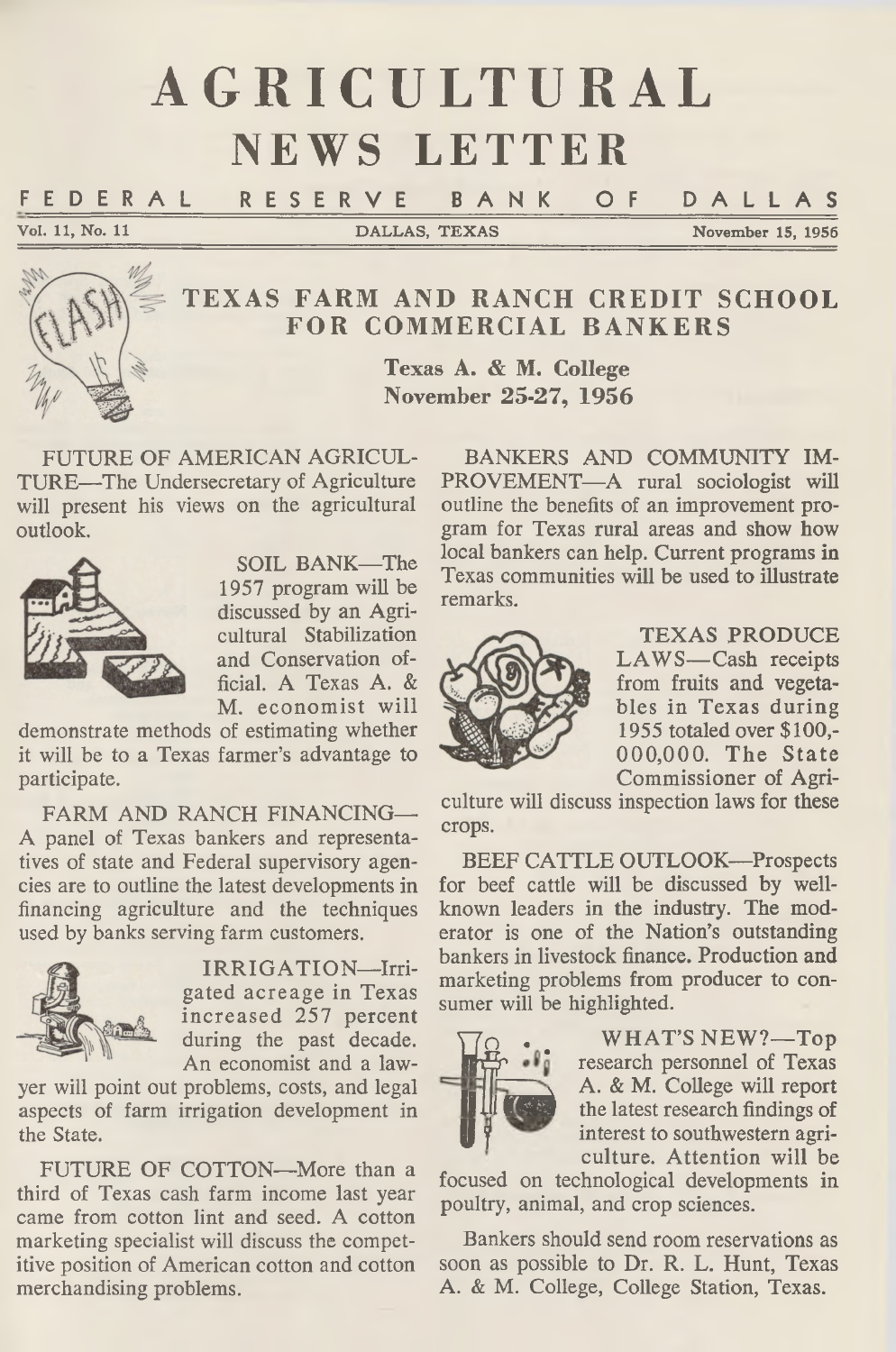## **PROGRAM**

### *Memorial Student Center*

7:00 p.m. Smorgasbord

Toastmaster — Tyrus R. Timm, Head, Department of Agricultural Economics and Sociology, A. & M. College of Texas

Welcome:

David H. Morgan, President, A. & M. College of Texas

D. W. Williams, Vice Chancellor for Agriculture, Texas A. & M. College System

Response — Roy Selby, President, Citizens State Bank, Ganado, Texas, and Vice President, Texas Bankers Association

#### **Monday Morning, November 26**

Chairman — P. B. (Jack) Garrett, President,<br>Texas Bank and Trust Company, Dallas, Texas, and Immediate Past President, Texas Bankers Association

9:00 a.m. **The Future of American Agriculture**

True D. Morse, Undersecretary of Agriculture, Washington, D. C.

- 9:40 a.m. Discussion
- 9:55 a.m. Recess

10:10 a.m. **Production and Price Programs in 1957**

Grover C. Carothers, Administrative Officer, State Agricultural Stabilization and Conservation Office, College Station, Texas

**10:20** a.m. **The Soil Bank**

I. H. Lloyd, Program Specialist, State Agricultural Stabilization and Conservation Office, College Station, Texas

10:40 a.m. **The 1957 Commodity Loans and Price Supports**

> Jack Bradshaw, Program Specialist, State Agricultural Stabilization and Conservation Office, College Station, Texas

**Sunday Evening, November 25** 10:55 a.m. **The 1957 Acreage Allotments**

H. H. Marshall, Program Specialist, State Agricultural Stabilization and Conservation Office, College Station, Texas

11:10 a.m. **Profit and Loss Budgets for Soil Bank Decisions**

> Robert G. Cherry, Extension Economist, Agricultural Extension Service, A. & M. College of Texas

- 11:25 a.m. Discussion
- 11:45 a.m. Adjourn

#### **Monday Afternoon, November 26**

Chairman — H. T. Swanner, Vice President, Citizens State Bank, Slaton, Texas, and Chairman, Agricultural Committee, Texas Bankers Association

**1:30 p.m. Produce Inspection Laws of Texas**

John C. White, Commissioner of Agriculture, Austin, Texas

- 2:00 p.m. Discussion
- **2:15 p.m. The Future of United States Cotton**

Marion Rhodes, Director, Cotton Division, Commodity Credit Corporation, Washington, D. C.

- 2:45 p.m. Discussion
- 2:55 p.m. Recess
- **3:10 p.m. Beef Cattle Production and Industry Outlook (Panel Discussion)**

M oderator — William E. Drenner, Vice President, The First National Bank of Memphis, Tennessee

Discussants:

William Bonner, Ranchman, Gainesville, Texas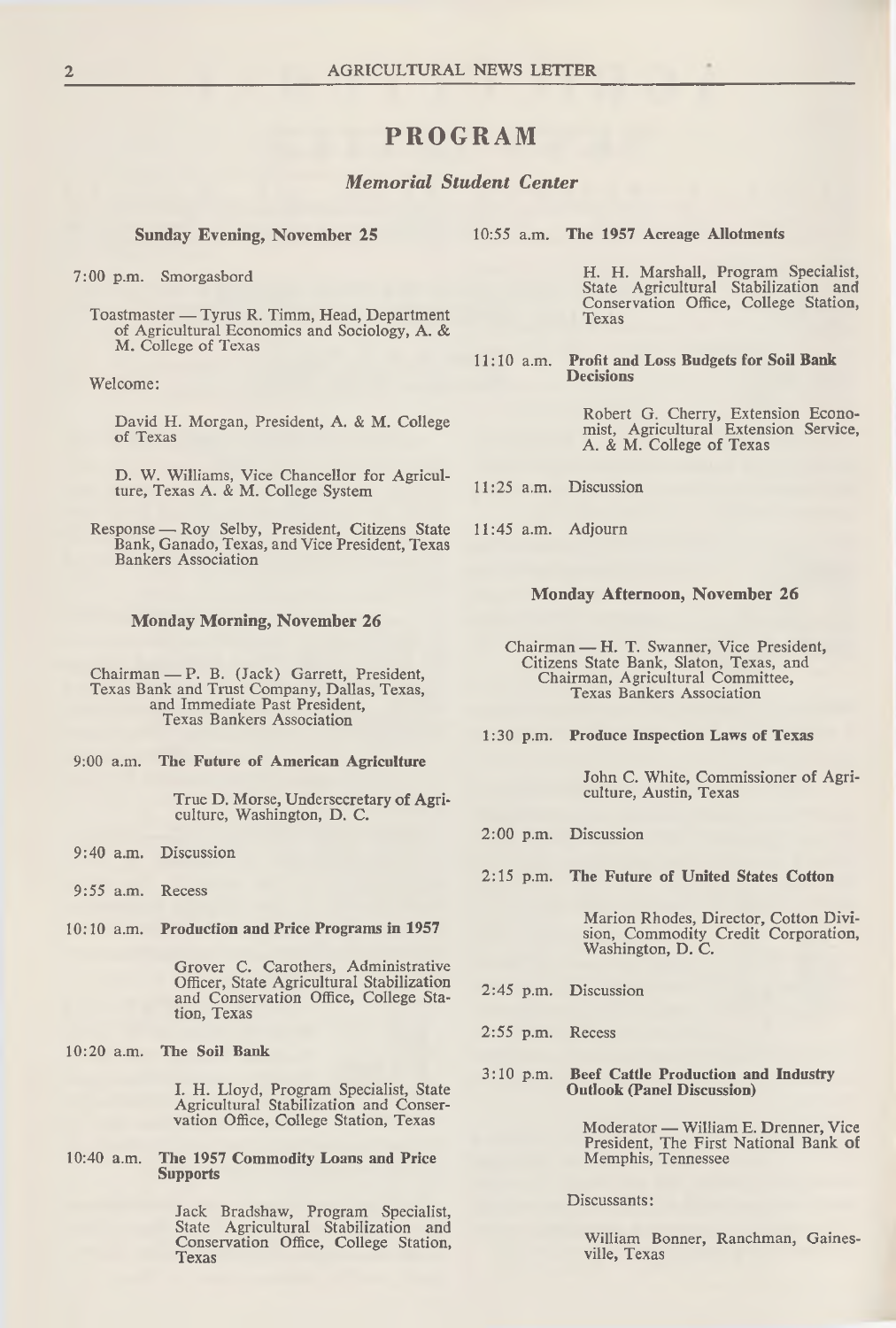Joe Finley, Sr., Ranchman and Feeder, Encinal, Texas

Claude Keeton, Keeton Livestock Commission Co., Lubbock, Texas

John G. McNeely, Professor of Agricultural Economics, A. & M. College of Texas

- 3:50 p.m. Discussion
- **4:15** p.m. **Trends in Farm and Ranch Financing (Panel Discussion)**

M oderator — George A. Logan, Assistant Vice President, The First National Bank of Waco, Texas

Discussants:

Chas. N. Shepardson, Member, Board of Governors, Federal Reserve System, Washington, D. C.

J. M. Falkner, State Banking Commissioner, Austin, Texas

Reed Dolan, Chief National Bank Examiner, Eleventh Federal Reserve District, Dallas, Texas

Monroe Hannes, President, The First National Bank, Giddings, Texas

Art Bralley, Vice President, The American National Bank of Amarillo, Texas

4:45 p.m. Adjourn

#### **Monday Evening, November 26**

7:00 p.m. Banquet

- Toastm aster G. G. Gibson, Director, Agricul- 11:20 a.m. **Making Fertilizer Pay** tural Extension Service, A. & M. College of
- Music by Singing Cadets William Turner, Conductor
- Address Chas. N. Shepardson, Member, Board of Governors, Federal Reserve System, Washington, D. C.

#### **Tuesday Morning, November 27**

Chairman —O. "Dooley" Dawson, Vice President<br>and Manager, Agricultural Department, Bank of the Southwest, Houston, Texas

**8:30** a.m. **Irrigation — Outlook and Costs**

Frank W. Hughes, Economist, Agricultural Research Service, United States Department of Agriculture, College Station, Texas

**8:50** a.m. **Legal Aspects of Irrigation**

Burnell Waldrep, Attorney, The University of Texas, Austin, Texas

- 9:10 a.m. Discussion
- **9:25** a.m. **What's New in Agriculture? (Symposium)**

J. C. Miller, Dean, School of Agriculture, A. & M. College of Texas

John H. Quisenberry, Head, Department of Poultry Science, A. & M. College of Texas

John S. Rogers, Head, Department of Agronomy, A. & M. College of Texas

- 10:05 a.m. Discussion
- 10:15 a.m. Recess
- **10:30** a.m. **Programs in Action of Farmers Home Administration**

Walter T. McKay, State Director, Farmers Home Administration, Dallas, Texas

- 10:50 a.m. Discussion
- 11:00 a.m. **The Banker's Role in Community Improvement**

Reagan Brown, Rural Sociologist, Agricultural Extension Service, A. & M. College of Texas

R. J. Hildreth, Assistant Professor of Agricultural Economics, A. & M. Col-

- 11:40 a.m. Discussion
- 11:50 a.m. Adjourn

#### **Tuesday Afternoon, November 27**

1:00 p.m. Tour of college agricultural plant

3:00 p.m. Adjourn